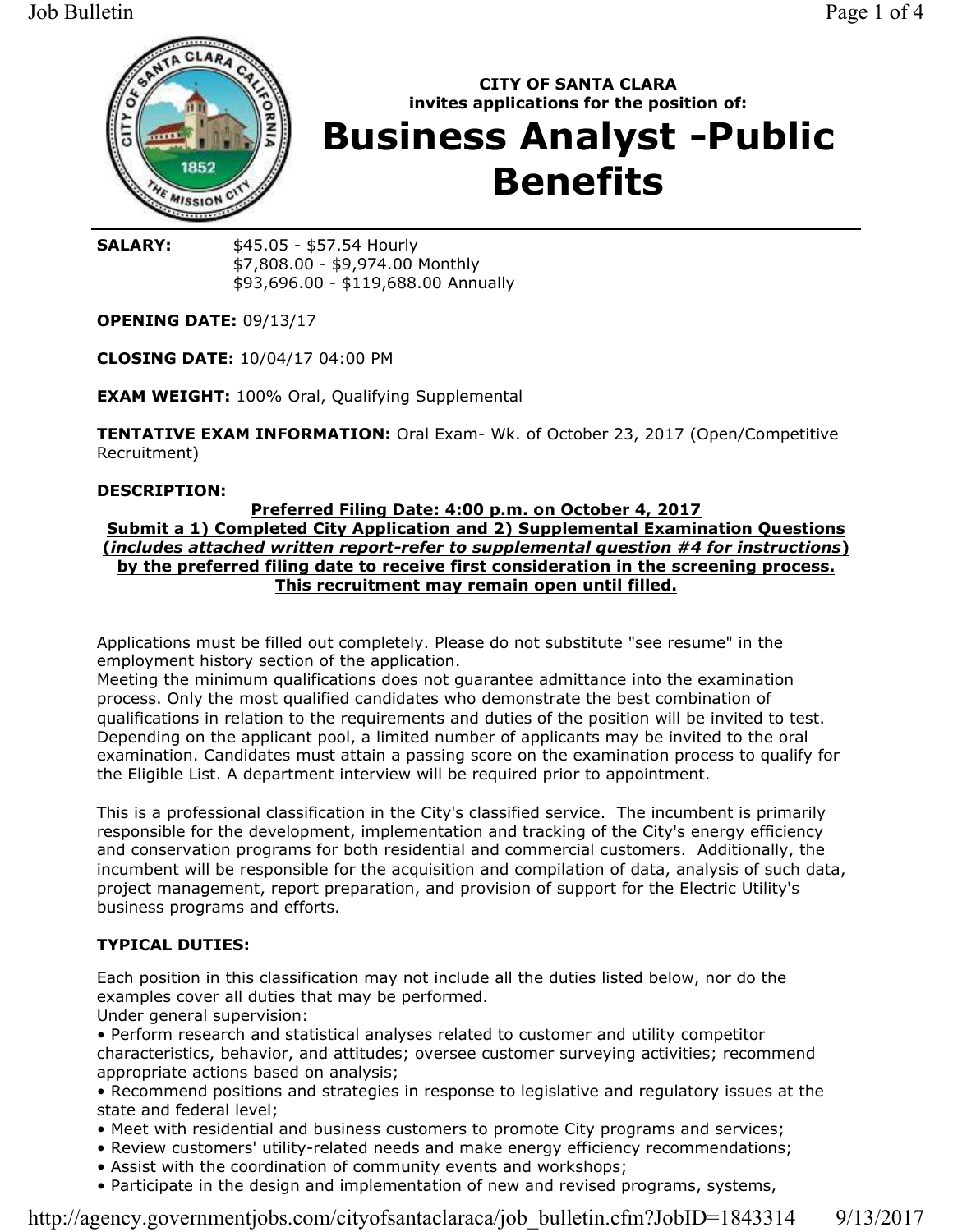procedures and methods of operation;

• Analyze and respond to complaints and requests for information from internal and external sources; determine appropriate corrective action;

. Prepare and disseminate customer profiles and other sensitive customer-related information;

• Develop tools and business processes for new products, services and business development, such as utility infrastructure services;

• Perform budget analysis (project expenditures, revenue collections, and reporting);

• Perform benchmarking of Electric Utility against potential and existing competitors;

• Perform research and analysis to determine market potential and impact of demand-side management (DSM), customer service and retention programs;

• Assist in the development and design of DSM and load-impact programs for customers and evaluate and report on effectiveness of such programs;

. Devise methods and procedures for obtaining, maintaining, and updating market-related data, including collection, coding, and tabulation;

• Compile energy utilization data for reports on energy consumption;

- . Assist in data evaluation and database development and maintenance;
- Study customer energy consumption and prepare forecasts of short and long term needs;
- Confer with City staff, customers, and others as required to conduct project assignments;
- Provide technical assistance to City departments and customers on administrative and analytical matters:

• Utilize computer applications to assist with analytical studies;

• Prepare a variety of technical, periodic, specialized reports, and other written materials related to utility business matters;

• Conduct research and analytical studies on energy efficiency and renewable energy programs and issues:

• Maintain current knowledge of utility distribution and consumption trends; and

• Performs other related duties as assigned.

#### **MINIMUM QUALIFICATIONS:**

EDUCATION AND EXPERIENCE

• Education and experience equivalent to graduation from an accredited college or university with a bachelor's degree in business administration, economics, engineering, environmental studies or a related area; and

• Four (4) years of progressively responsible experience in energy efficiency and conservation programs, which has included accounting record keeping, financial and market analysis, resource planning, utility demand-side programs, communication technologies, data management related to customer analysis or other related fields is required.

#### **LICENSE**

Possession of a valid California Class C driver's license is required at time of appointment.

#### OTHER REQUIREMENTS

• A medical examination will be required prior to appointment

. Prior to hire, candidates will be required to successfully pass a pre-employment background check, which may include employment verification, a DMV record check, a criminal history check, and Department of Justice (DOJ) fingerprinting. Any information obtained will be used to determine eligibility for employment in accordance with the law. A conviction history will not necessarily disqualify an applicant from appointment, however, failure to disclose a conviction when required will result in disqualification from the recruitment process.

• Incumbents in this position are required to file a conflict of interest statement upon assuming office, annually, and upon leaving office, in accordance with City Manager Directive 100

. Must be able to perform all the essential functions of the job

#### **VETERAN'S PREFERENCE POINTS**

This position qualifies for Veteran's Preference Points. Applicants who have separated from service (Active Duty Status) must submit proof of honorable discharge (Form DD214) with their application at time of filing.

# KNOWLEDGE, SKILLS, AND ABILITIES:

Knowledge of:

 $9/13/2017$ http://agency.governmentjobs.com/cityofsantaclaraca/job bulletin.cfm?JobID=1843314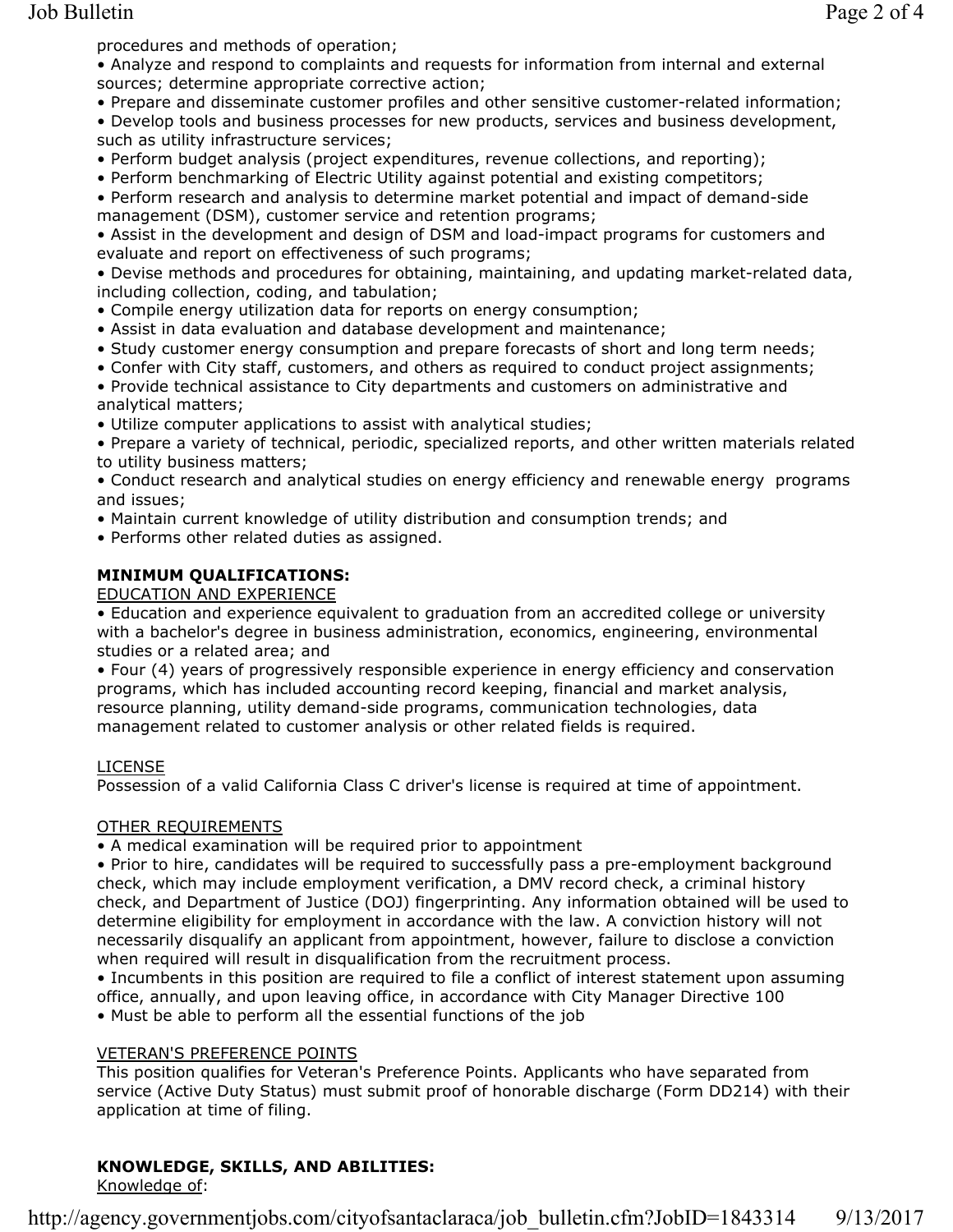. Utility economics and government regulations affecting utilities;

. Water, energy, and communications technologies related to utility assets and infrastructure, resources and energy utilization;

• Financial issues related to customer energy services;

• Computer applications such as Peoplesoft, Quickbooks, and Microsoft Word, Access, Excel, and Powerpoint;

• Local, state, and federal legislative processes and associated laws, rules, codes, policies and procedures;

• Principles of public administration, including administrative analysis, policy and program development:

- Community outreach resources, program planning and coordination;
- Program promotion techniques;
- Research techniques, methods and procedures and report presentation;
- Needs assessment techniques;
- Project and workload planning;
- . Problem solving and conflict resolution practices and techniques;
- Preparation, contract administration, and fiscal planning; and
- · Office safety practices, procedures and standards.

## Ability to:

- Use moderately complex accounting models, or specialized computer applications;
- . Verbally communicate clearly and effectively with City staff and the general public;
- Prepare and deliver effective public presentations;
- Speak on a one-to-one basis and in front of groups of various sizes;
- Respond to requests and inquiries from the public;
- Carry out complex oral instructions and prepare comprehensive oral presentations;
- Carry out complex written instructions and prepare comprehensive and precise written reports;
- Communicate logically and clearly using correct English grammar, spelling and punctuation;
- Interpret and present findings in a clear, concise written form including the creation and use of tables, charts, and graphics to summarize results;
- Research and evaluate utility load impacting technologies;

• Establish and maintain effective working relationships with those contacted in the course of work;

- . Elicit community and organizational support for assigned programs and projects;
- . Work in a team-based environment and achieve common goals;
- Exercise independent judgment and initiative with minimal supervision;
- Effectively administer assigned program responsibilities;
- Interpret and apply laws, regulations, policies, and procedures;
- Apply advanced analysis methodologies;
- Analyze and interpret federal and state legislation;
- Analyze, design and evaluate utility load impacting programs;
- . Research and evaluate new marketing methods and techniques;
- . Work effectively in time-sensitive situations and meet deadlines;
- Coordinate multiple projects and complex tasks simultaneously;
- . Evaluate and develop improvements in operations, procedures, policies and methods;
- Prepare and monitor budgets; and
- . Bend, stoop, reach, carry, crawl, climb, and lift as necessary to perform assigned duties.

#### APPLICATIONS MAY BE FILED ONLINE AT: http://www.santaclaraca.gov

1500 Warburton Ave. Santa Clara, CA 95050 408-615-2080 Fax: 408-985-0667

humanresources@santaclaraca.gov

**Equal Opportunity Employer** 

Position #70-17-262B BUSINESS ANALYST - PUBLIC BENEFITS VS